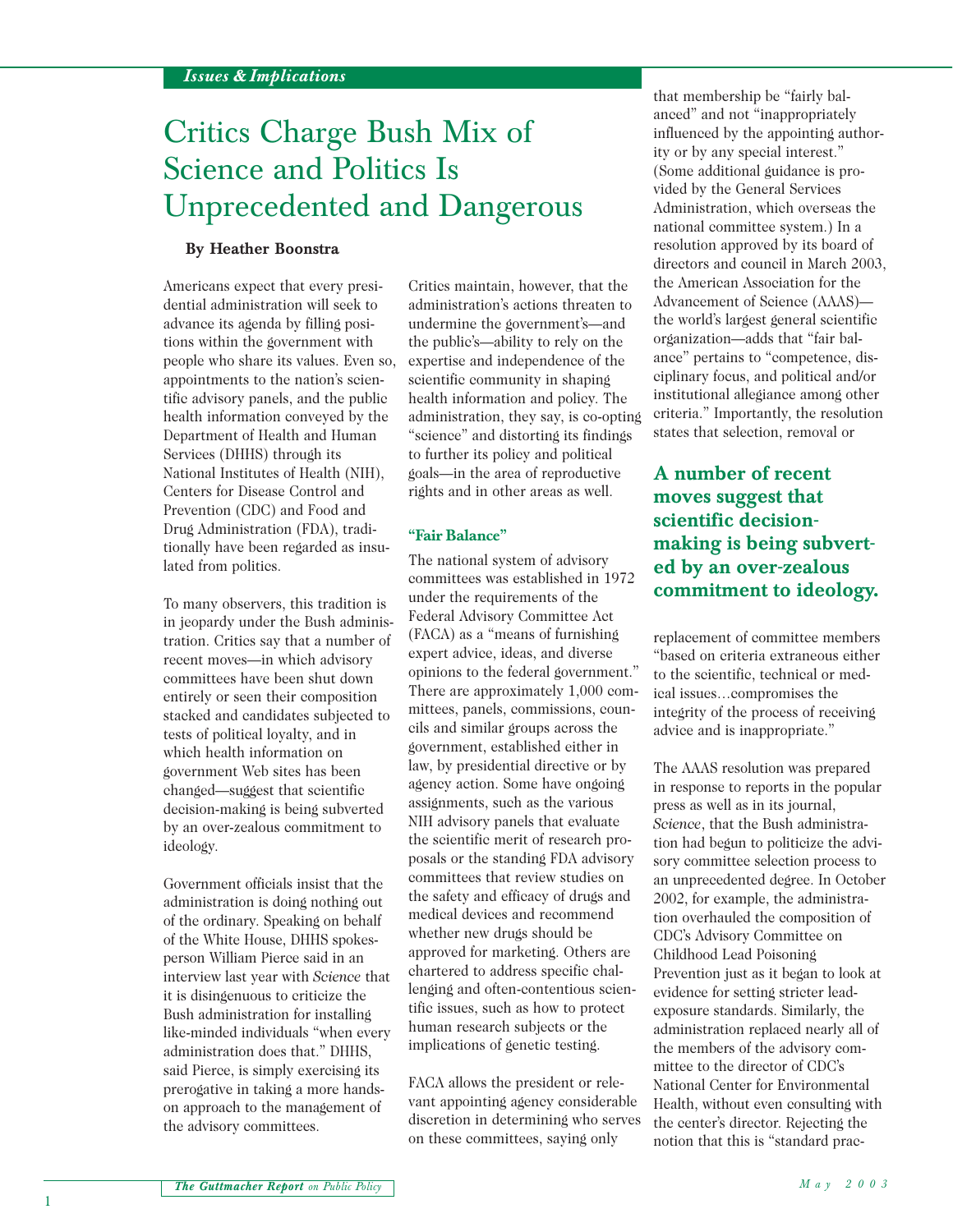tice," *Science* Editor-in-Chief Donald Kennedy charged in a January 2003 editorial that an "epidemic of politics" cuts so deep that "it now invades areas once immune to this kind of manipulation."

An earlier *Science* editorial (October 2002), written by the former assistant secretary of energy for environment, safety and health, David Michaels, and a group of his colleagues, points out that scientific advisory committees "do not exist to tell the secretary what he wants to hear but to help the secretary, and the nation, address complex issues." As an example of the kind of "fair balance" that previous administrations have recognized as desirable and effective, the editorial cites the fact that dedicated scientists from such corporations as Exxon and General Motors "have long served on the Environmental Protection Agency's Science Advisory Board, along with others from the World Wildlife Fund and the American Lung Association. Although deliberations of environmental health advisory committees have not always reached consensus, the differences expressed make important contributions to the agencies' work."

The trend today is very different, administration critics say. Now, individuals far outside the scientific mainstream are being appointed to advisory committees—individuals who may even be at odds with the very nature of the committee's work. An example well-known in the reproductive rights community is the recent appointment of reproductive rights opponent W. David Hagar to the FDA's Reproductive Health Drugs Advisory Committee, which evaluates the safety and effectiveness of contraceptives and other drugs used in obstetrics and gynecology. A spokesperson for the Christian Medical Association, Hagar not only has called for the FDA to reverse its 2000 decision to approve the abortion-inducing drug, mifepristone, but also in his private practice

reportedly has refused to prescribe contraceptives to unmarried women. In the fall of 2002, Hagar was floated as the administration's likely candidate to chair the committee; on Christmas Eve, however, he was named a regular member of the panel.

"Hager's appointment is a distortion of what it means to have a diversity of viewpoints," says Amy Allina, program and policy director at the National Women's Health Network. "We at the Network know how important it is to have balanced advisory committee membership. We've worked long and hard to ensure that the viewpoint of the consumer, not just the industry, is heard in committee deliberations, for

# **To promote abstinence outside of marriage, the administration and its political allies have been actively seeking to undermine public confidence in the effectiveness of contraception, and especially condoms.**

women's legitimate concerns over side effects to be taken seriously when a new drug's health benefits are being touted. But this is different. Dr. Hagar has a well-documented record of making medical choices influenced by personal religious beliefs rather than based on scientific research or clinical experience, and that calls into question his ability to effectively serve on a scientific advisory committee."

# **Manufacturing Uncertainty**

Public health advocates are worried about the impact of the administration's actions. In their *Science* editorial, Michaels and his colleagues predict that "instead of grappling with scientific ambiguity and shaping public policy using the best available evidence (the fundamental principle

underlying public health and environmental regulation), we can now expect these committees to emphasize the uncertainties of health and environmental risks, supporting the administration's…views."

Outside of the advisory committee structure, a good example of this strategy—which Michaels elsewhere has dubbed "manufacturing uncertainty"—may be the administration's recently unveiled plan for additional research on climate change, which was roundly criticized by a National Academy of Sciences panel for rehashing questions that have been largely settled in the scientific community. In a briefing book compiled for the November 2000 elections, obtained by the nonprofit Environmental Working Group, Republican political strategist Frank Luntz had warned party members that on global warming, "the scientific debate is closing [against us] but not yet closed." Luntz advised the party to be more aggressive in recruiting sympathetic experts who will encourage the public not to "rush to judgment before all the facts are in." "Should the public come to believe that the scientific issues are settled," he wrote, "their views about global warming will change accordingly. Therefore, you need to continue to make the lack of scientific certainty a primary issue."

This strategy may sound familiar to reproductive health advocates. In pursuit of its goal to promote abstinence outside of marriage, for example, the administration and its political allies have been actively seeking to undermine public confidence in the effectiveness of contraception, and especially condoms. As part of that campaign, CDC's long-standing fact sheet on condoms was removed from CDC's Web site and revised. The original advised the public, in accordance with the overwhelming weight of the evidence, that correct and consistent use of latex condoms can help reduce the risk of HIV and *(Continued on page 14)*